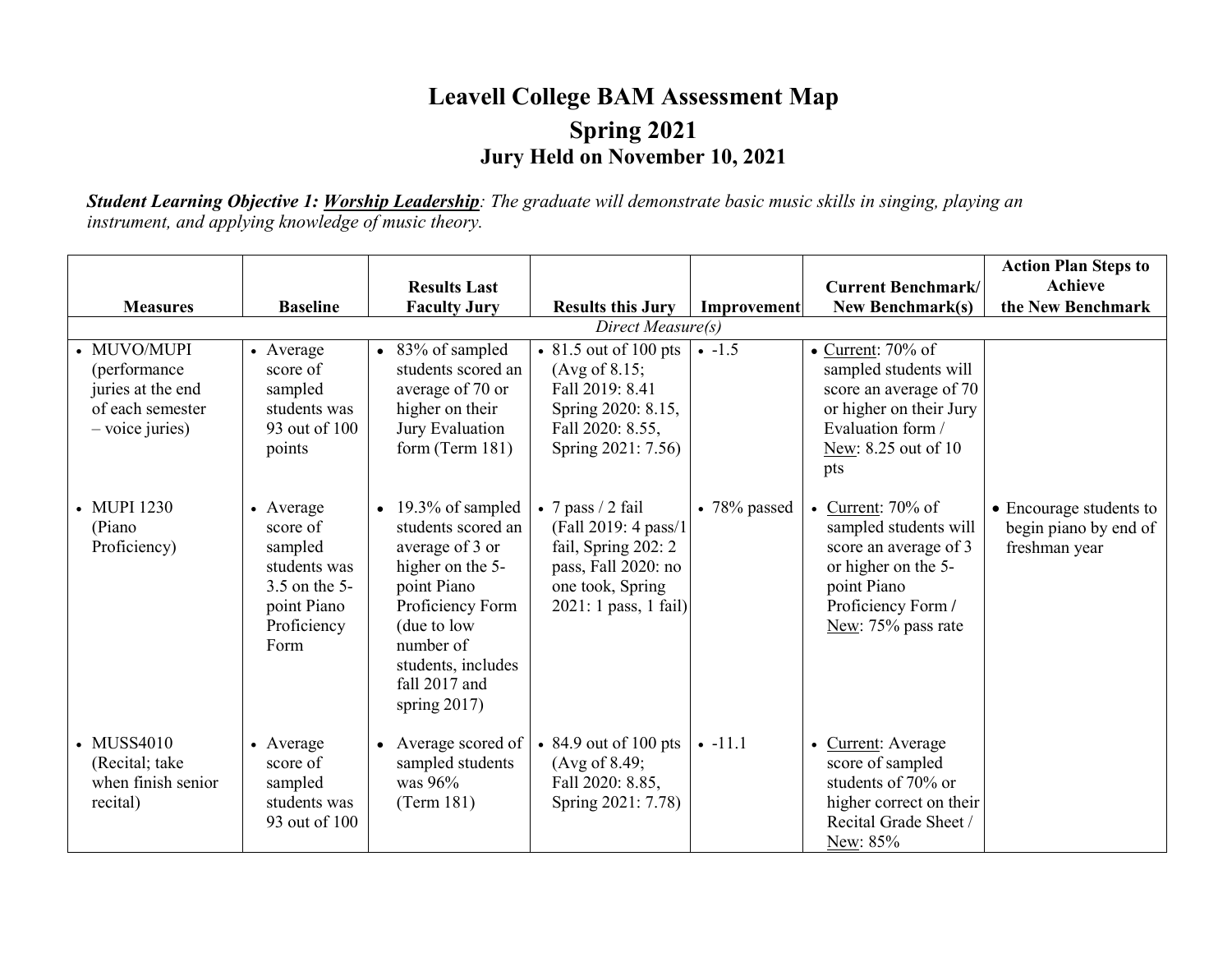| • Faculty-generated<br>Local Test<br>Questions given<br>with the ETS<br>Profile<br>Proficiency Exam | $\cdot 70\%$ of<br>sampled<br>students<br>scored an<br>average of<br>2.5 or higher<br>on the 5-<br>point LCPR | • Average score of<br>sampled student<br>was 87.5% on<br>local test<br>questions. (Note:<br>Only 1 out of 3<br><b>BAM</b> students<br>took test.)<br>(Term 181)                                                                                                                                                            | BA students did<br>not participate                                                                                                                                                                                                                                                                                            | • Unable to<br>assess                        | • Current: Average<br>score of sampled<br>students of 65% or<br>higher correct on local<br>test questions /<br>New: Average score<br>of sampled students of<br>65% or higher correct<br>on local test questions |  |
|-----------------------------------------------------------------------------------------------------|---------------------------------------------------------------------------------------------------------------|----------------------------------------------------------------------------------------------------------------------------------------------------------------------------------------------------------------------------------------------------------------------------------------------------------------------------|-------------------------------------------------------------------------------------------------------------------------------------------------------------------------------------------------------------------------------------------------------------------------------------------------------------------------------|----------------------------------------------|-----------------------------------------------------------------------------------------------------------------------------------------------------------------------------------------------------------------|--|
|                                                                                                     |                                                                                                               |                                                                                                                                                                                                                                                                                                                            | <b>Indirect Measure(s)</b>                                                                                                                                                                                                                                                                                                    |                                              |                                                                                                                                                                                                                 |  |
| • BAM Student<br><b>Satisfaction Survey</b>                                                         | Average score<br>of $4.17$ on a<br>5-point scale                                                              | Has Equipped:<br>$\bullet$<br>$4.25$ on a 5-point<br>Likert scale (4<br>responses, but only<br>1 BAM graduate,<br>Spring $2018$ )<br>(Term 181)<br>Expectations in<br>$\bullet$<br>regard to<br>equipping: 4.25 on<br>a 5-point Likert<br>scale (4 responses,<br>but only 1 BAM<br>graduate, Spring<br>2018)<br>(Term 181) | Has Equipped: 5<br>on a 5-point Likert<br>scale (spring 2020:<br>no students, fall<br>2020: 1 student,<br>spring $2021:no$<br>students)<br>Expectations in<br>$\bullet$<br>regard to<br>equipping: 5 on a<br>5-point Likert<br>scale (spring 2020:<br>no students, fall<br>2020: 1 student,<br>spring $2021:$ no<br>students) | $+0.75$<br>points<br>$\cdot$ +0.75<br>points | • Current: Average<br>score of $4.2$ on a 5-<br>point scale /<br>New: Average score<br>of 4.2 on a 5-point<br>scale                                                                                             |  |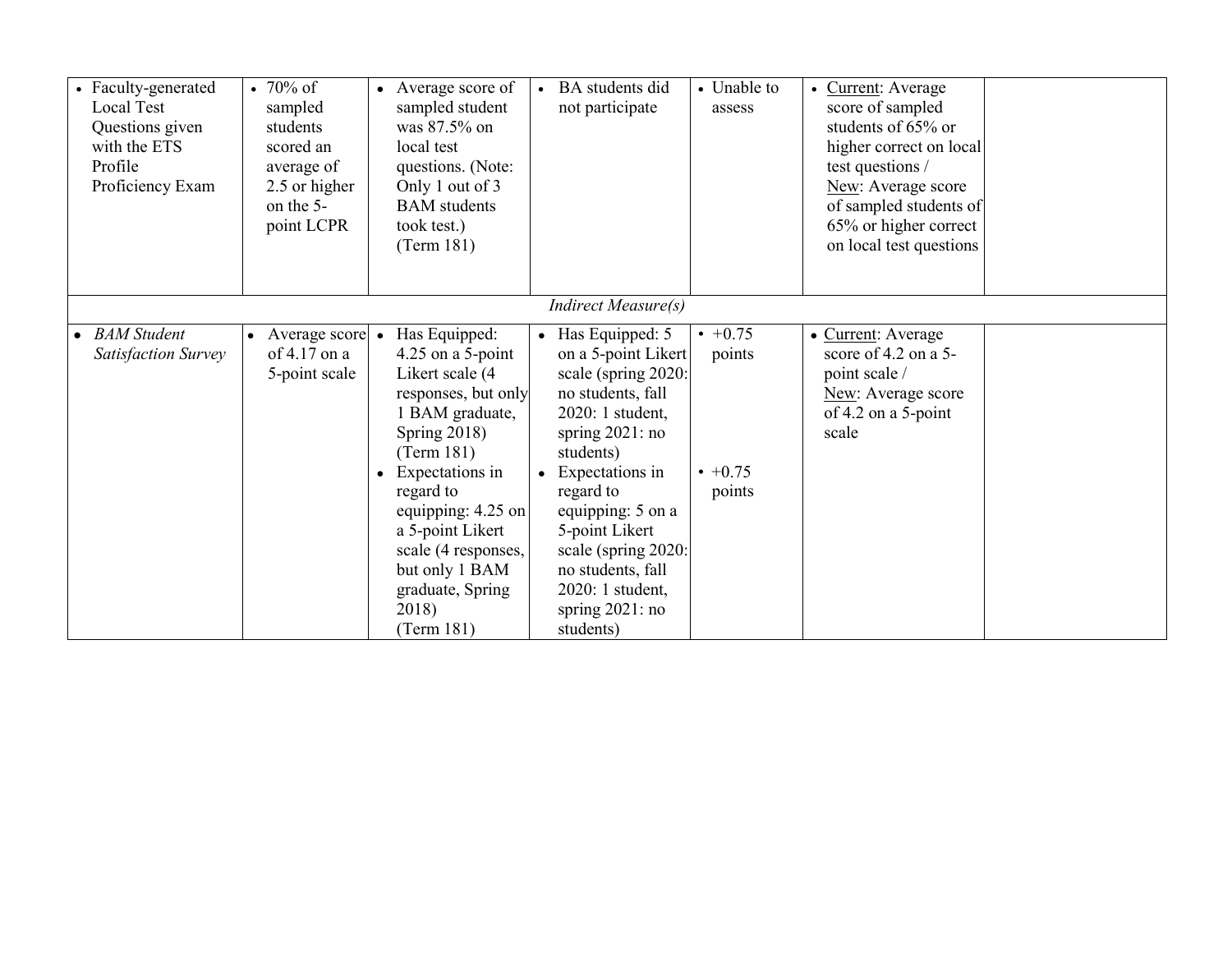*Student Learning Objective 2: Service and Leadership: The graduate will demonstrate the ability to serve, lead, and equip churches through pastoral, worship, and educational ministries.*

|                                                                                                                |                                                                              |                                                                                                                                                                      |                                                                                                           |                       |                                                                                                                                                                                                                                 | <b>Action Plan Steps to</b>                                                |  |  |
|----------------------------------------------------------------------------------------------------------------|------------------------------------------------------------------------------|----------------------------------------------------------------------------------------------------------------------------------------------------------------------|-----------------------------------------------------------------------------------------------------------|-----------------------|---------------------------------------------------------------------------------------------------------------------------------------------------------------------------------------------------------------------------------|----------------------------------------------------------------------------|--|--|
|                                                                                                                |                                                                              | <b>Results Last</b>                                                                                                                                                  |                                                                                                           |                       | <b>Current Benchmark/</b>                                                                                                                                                                                                       | <b>Achieve</b>                                                             |  |  |
| <b>Measures</b>                                                                                                | <b>Baseline</b>                                                              | <b>Faculty Jury</b>                                                                                                                                                  | <b>Results this Jury</b>                                                                                  | Improvement           | <b>New Benchmark(s)</b>                                                                                                                                                                                                         | the New Benchmark                                                          |  |  |
| Direct Measure(s)                                                                                              |                                                                              |                                                                                                                                                                      |                                                                                                           |                       |                                                                                                                                                                                                                                 |                                                                            |  |  |
| <b>MUSS4010</b><br>(Recital; take<br>when finish<br>senior recital)                                            | • Average score<br>of sampled<br>students was 93<br>out of 100<br>points     | • Average score of<br>sampled students<br>was $96\%$ or<br>higher on their<br>Recital Grade<br>Sheet (Term 181)                                                      | $\bullet$ 84.9 out of 100 pts<br>(Avg of 8.49;<br>Fall 2020: 8.85,<br>Spring 2021: 7.78)                  | $-11.1$               | • Current: Average<br>score of sampled<br>students of 70% or<br>higher correct on<br>their Recital Grade<br>Sheet / New:<br>Average score of<br>sampled students of<br>70% or higher<br>correct on their<br>Recital Grade Sheet | • Consider new rubric<br>to assess the<br>measures, as LCPR<br>not optimum |  |  |
| <b>MUED 4101</b><br>(Worship)<br>Ministry<br>Discipleship-<br>Capstone music<br>project assessed<br>with LCPR) |                                                                              | $\bullet$ 100% of sampled<br>students scored<br>2.5 or higher on<br>the 5-point LCPR<br>(Fall 2017 and<br>Spring 2017<br><b>Semesters</b><br>included)<br>(Term 181) | • 96.5<br>(Spring 2020: 96,<br>Spring 2021: 97<br>(no students took<br>during Fall 2019<br>and Fall 2020) | $-3.5\%$              | • Current; Average<br>score of sampled<br>students of 2.5 or<br>higher on the 5-<br>point LCPR*/<br>New: 85%                                                                                                                    | • Develop new rubric                                                       |  |  |
|                                                                                                                |                                                                              |                                                                                                                                                                      | <b>Indirect Measure(s)</b>                                                                                |                       |                                                                                                                                                                                                                                 |                                                                            |  |  |
| • Faculty generated<br><b>Local Test</b><br>Questions given<br>with the ETS<br>Profile Proficiency<br>Exam     | • Average score of<br>sampled students<br>was 67% on local<br>test questions | • Average score of<br>sampled student<br>was 70% on local<br>test questions.<br>(Note: Only 1 out<br>of 3 BAM students<br>took test.)<br>(Term 181)                  | • BA students did not<br>participate                                                                      | • Unable to<br>assess | • Current: Average<br>score of sampled<br>students of 70% or<br>higher correct on<br>local test questions /<br>New: Average score<br>of samples students<br>of 70% or higher<br>correct on local test<br>questions              |                                                                            |  |  |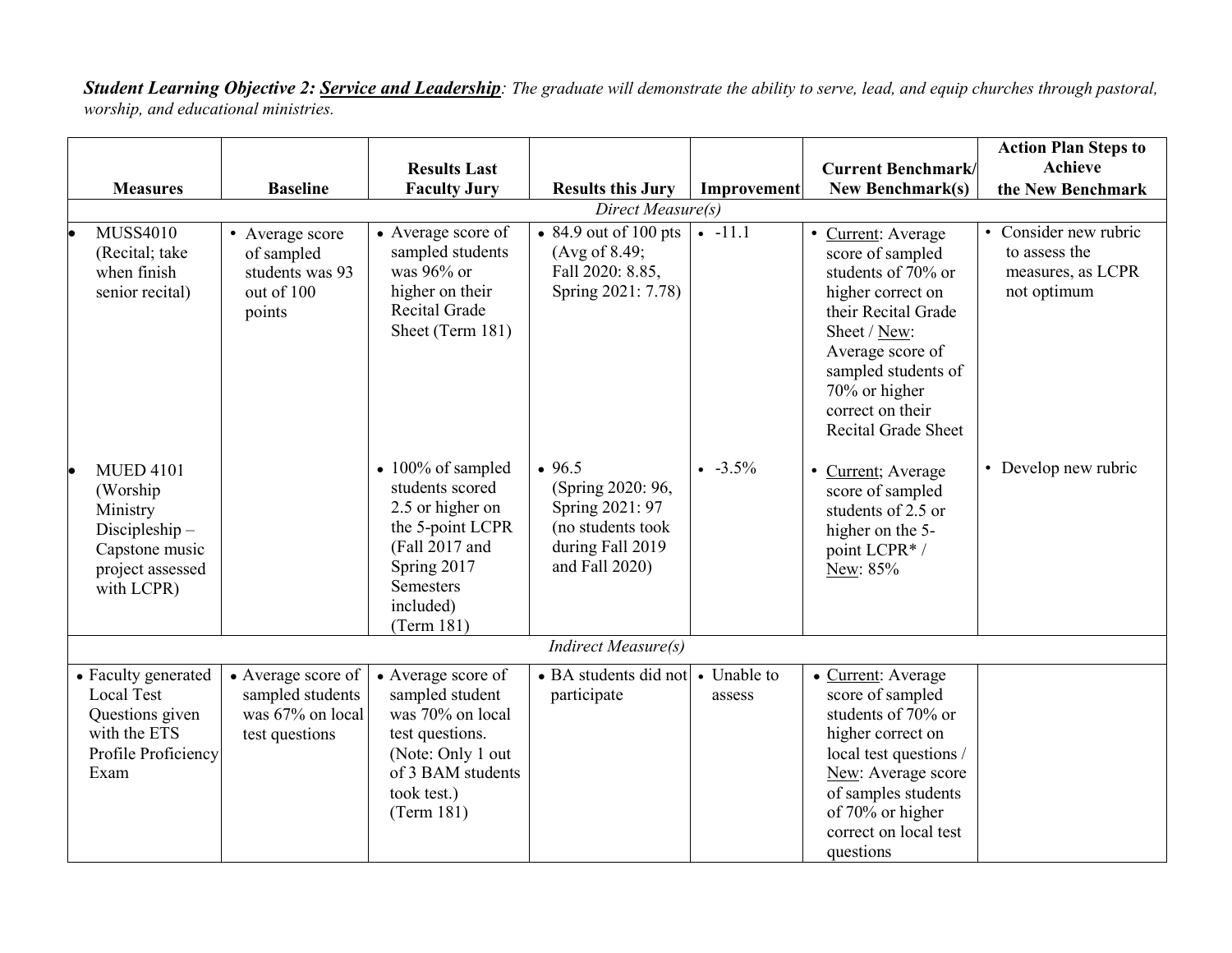| • BAM Student              | • Average score of | $\bullet$ Has Equipped: 3.8 | $\bullet$ Has Equipped: 5 on $\bullet$ | $+1.2$ points | • Current: Average |  |
|----------------------------|--------------------|-----------------------------|----------------------------------------|---------------|--------------------|--|
| <b>Satisfaction Survey</b> | 4.5 on a 5-point   | on a 5-point Likert         | a 5-point Likert                       |               | score of 4.6 on a  |  |
|                            | scale              | scale (5 responses,         | scale (spring 2020:                    |               | 5-point scale /    |  |
|                            |                    | but only 1 BAM              | no students, fall                      |               | New: Average score |  |
|                            |                    | graduate, Spring            | 2020: 1 student,                       |               | of 4.6 on a        |  |
|                            |                    | 2018)                       | spring $2021:$ no                      |               | 5-point scale      |  |
|                            |                    |                             | students)                              |               |                    |  |
|                            |                    | • Expectations in           | • Expectations in                      | $+1.0$ point  |                    |  |
|                            |                    | regard to equipping:        | regard to equipping:                   |               |                    |  |
|                            |                    | 4 on a 5-point              | 5 on a 5-point                         |               |                    |  |
|                            |                    | Likert scale (4             | Likert scale (spring                   |               |                    |  |
|                            |                    | responses, but only         | 2020: no students,                     |               |                    |  |
|                            |                    | 1 BAM graduate,             | fall $2020:1$ student,                 |               |                    |  |
|                            |                    | Spring $2018$ )             | spring $2021:no$                       |               |                    |  |
|                            |                    |                             | students)                              |               |                    |  |
|                            |                    |                             |                                        |               |                    |  |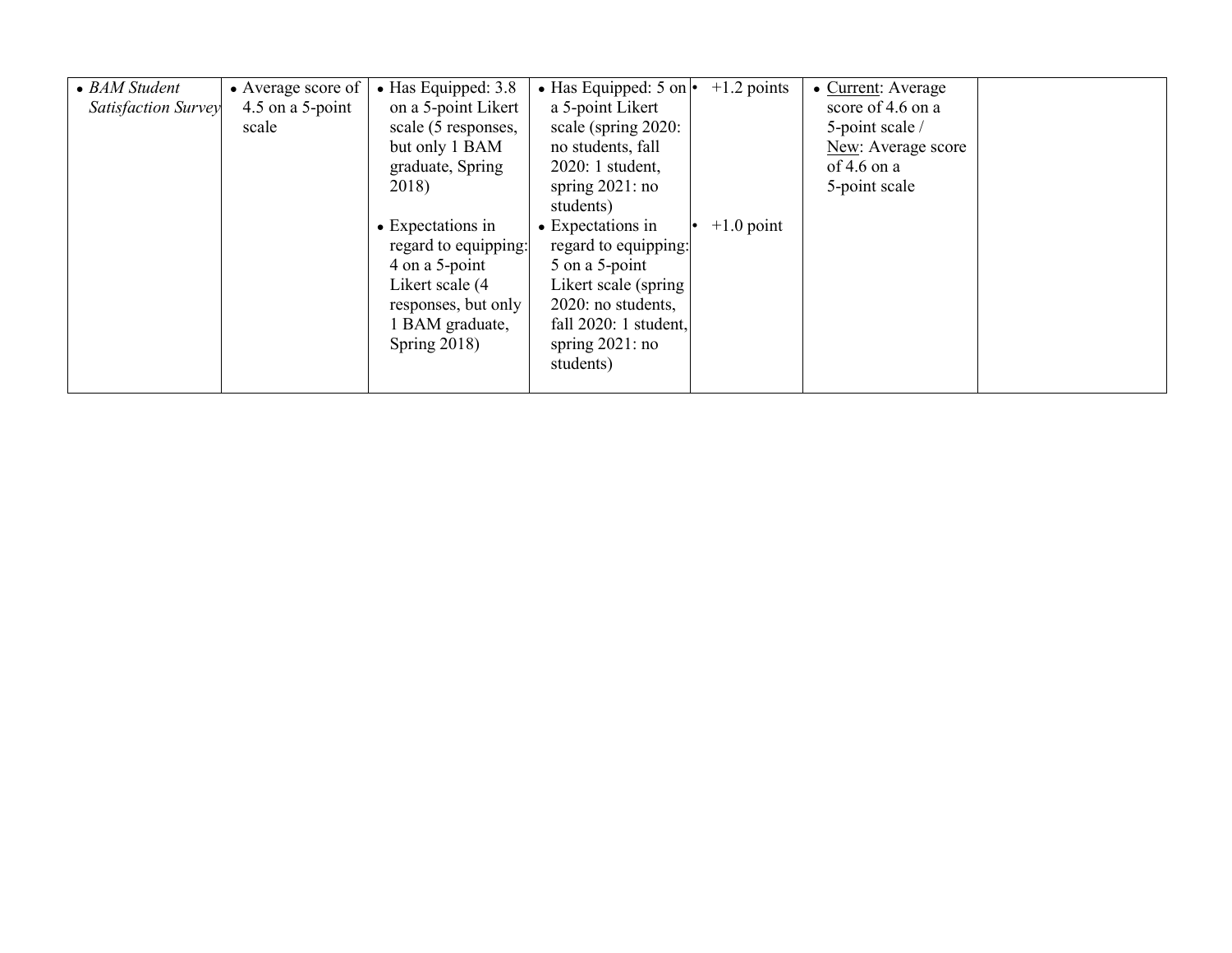*Student Learning Objective 3: Historical and Theological: The graduate will interpret and communicate theological and historical truth accurately.*

|                                                                    |                                                                                                                            |                                                                                                            |                                                                                                                  |                     |                                                                                                                                                                                                                                                        | <b>Action Plan Steps to</b>                                                                                                                                |
|--------------------------------------------------------------------|----------------------------------------------------------------------------------------------------------------------------|------------------------------------------------------------------------------------------------------------|------------------------------------------------------------------------------------------------------------------|---------------------|--------------------------------------------------------------------------------------------------------------------------------------------------------------------------------------------------------------------------------------------------------|------------------------------------------------------------------------------------------------------------------------------------------------------------|
|                                                                    |                                                                                                                            | <b>Results Last</b>                                                                                        |                                                                                                                  |                     | <b>Current Benchmark</b>                                                                                                                                                                                                                               | <b>Achieve</b>                                                                                                                                             |
| <b>Measures</b>                                                    | <b>Baseline</b>                                                                                                            | <b>Faculty Jury</b>                                                                                        | <b>Results this Jury</b>                                                                                         | Improvement         | <b>New Benchmark(s)</b>                                                                                                                                                                                                                                | the New Benchmark                                                                                                                                          |
|                                                                    |                                                                                                                            |                                                                                                            | Direct Measure(s)                                                                                                |                     |                                                                                                                                                                                                                                                        |                                                                                                                                                            |
| • LCGE 4310<br>(senior thesis)<br>assessed<br>with LCPR)           | • $67\%$ of<br>sampled<br>students<br>scored an<br>average of<br>$2.5$ or<br>higher on<br>the $5-$<br>point<br><b>LCPR</b> | • 62.5% of sampled<br>students scored an<br>average of 2.5 or higher<br>on the 5- point LCPR<br>(Term 181) | $\bullet$ 81.3% of sampled $\bullet$<br>students scored<br>an average of 2.5<br>or higher on the<br>5-point LCPR | $+18.8%$            | • Current: $70\%$ of<br>sampled students<br>will score an<br>average of 2.5 or<br>higher on the 5-<br>point LCPR /<br>New: 70% of<br>sampled students<br>scored an average<br>of 2.5 or higher on<br>the Leavell<br>College Writing<br>Criteria rubric |                                                                                                                                                            |
| • Christian<br>Doctrine<br>(final paper)<br>assessed<br>with LCPR) |                                                                                                                            | • 89% of sampled<br>students scored an<br>average of 2 or higher<br>on the 5-point LCPR<br>(Term 181)      |                                                                                                                  |                     | • Current: $70\%$ of<br>sampled students<br>will score an<br>average of 2 or<br>higher on the 5-<br>point LCPR /<br>New: N/A                                                                                                                           | • Remove from<br>assessment. Replace<br>with History of<br>Theology & Worship<br>assignment, which<br>will strengthen<br>assessment of the BA<br>in Music. |
| • Faculty-<br>generated<br>Local Test<br>Questions<br>given with   | • Average<br>score of<br>sampled<br>students<br>was 70%                                                                    | • Average score of<br>sampled student was<br>33% on local test<br>questions. (Note: Only<br>1 out of 3 BAM | • BA students did<br>not participate                                                                             | Unable to<br>assess | • Current: Average<br>score of sampled<br>students of 71% or<br>higher correct on<br>local test questions<br>New: Average                                                                                                                              |                                                                                                                                                            |